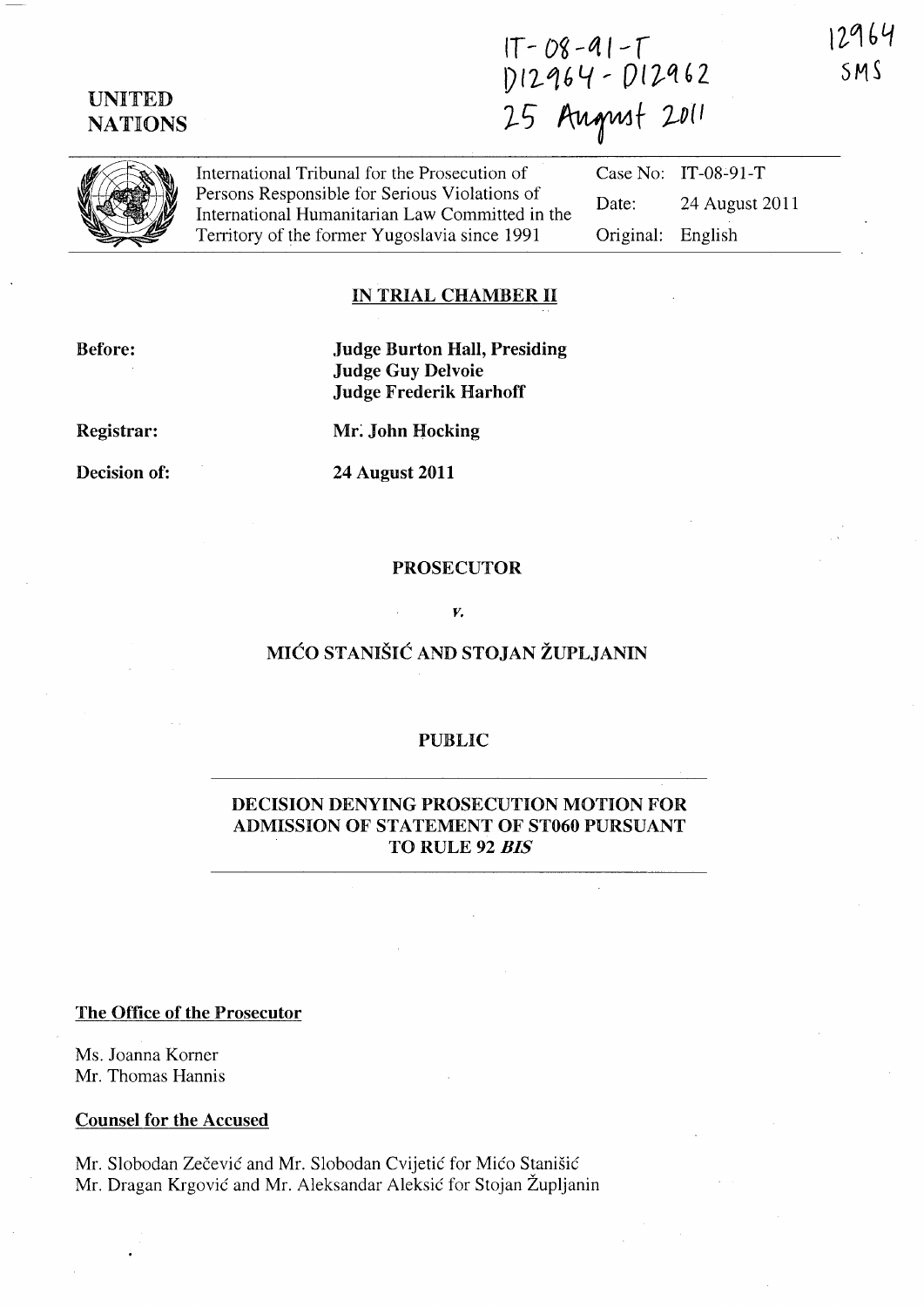TRIAL CHAMBER II ("Trial Chamber") of the International Tribunal for the Prosecution of Persons Responsible for Serious Violations of International Humanitarian Law Committed in the Territory of the former Yugoslavia since 1991 ("Tribunal");

BEING SEISED of the "Prosecution's motion for admission of statement of witness ST-060 in lieu of *viva voce* testimony pursuant to Rule 92 *bis,* with annexes", filed confidentially on 18 July 2011 ("Motion"), whereby the Prosecution seeks admission of a statement made by Mirsad Smajs on 18 December 1993 to the authorities of Republic of Bosnia and Herzegovina ("Bosnian Statement"), attached as confidential Annex B, pursuant to Rule 92 *bis* of the Rules of Procedure and Evidence of the Tribunal ("Rules");<sup>1</sup>

NOTING that neither the Defence of Mico Stanisic nor the Defence of Stojan Zupljanin filed a response;

NOTING the Prosecution submission that it had intended to tender the Bosnian Statement in its Original Motion, and although it overlooked including it in the index provided as Annex A thereof, the Prosecution included it in the DVD provided as Annex B along with the statement of witness to the Tribunal on 14 January 1998 ("ICTY Statement"); $^2$ 

NOTING the Prosecution submission that the Bosnian Statement was not included 'in the Annex A of the Original Motion "owing to an oversight" but that "[i]t was always the intention of the Prosecution to utilise both the ICTY and Bosnian statements"; $3$ 

**NOTING** the Prosecution submission that the witness "treated both statements [...] as one statement" when attesting them pursuant to Rule 92 *bis* and that the evidence of Mirsad Smajs contained in the ICTY Statement "will be clearer" if the Bosnian Statement is also admitted;<sup>4</sup>

RECALLING that the Guidelines state that "the Trial Chamber will be guided by the best evidence rule" and that "[e]ach party shall produce their evidence by following this rule as far as practicable"; $5$ 

RECALLING that the Trial Chamber has considerable discretion while applying the best evidence rule; $<sup>6</sup>$ </sup>

<sup>&</sup>lt;sup>1</sup> Motion, para. 11.

<sup>2</sup> Motion, paras 1-2, citing Prosecution's motion for the admission of transcripts and written statements in lieu of *viva voce* testimony pursuant to Rule 92 *his,* 29 Feb 2008 ("Original Motion").

<sup>&</sup>lt;sup>3</sup> Motion, para. 9.

<sup>4</sup> Motion, paras 8, 10.

 $5$  Order further amending guidelines on the admission and presentation of evidence, 19 Aug 2011 ("Guidelines"), para. 1.